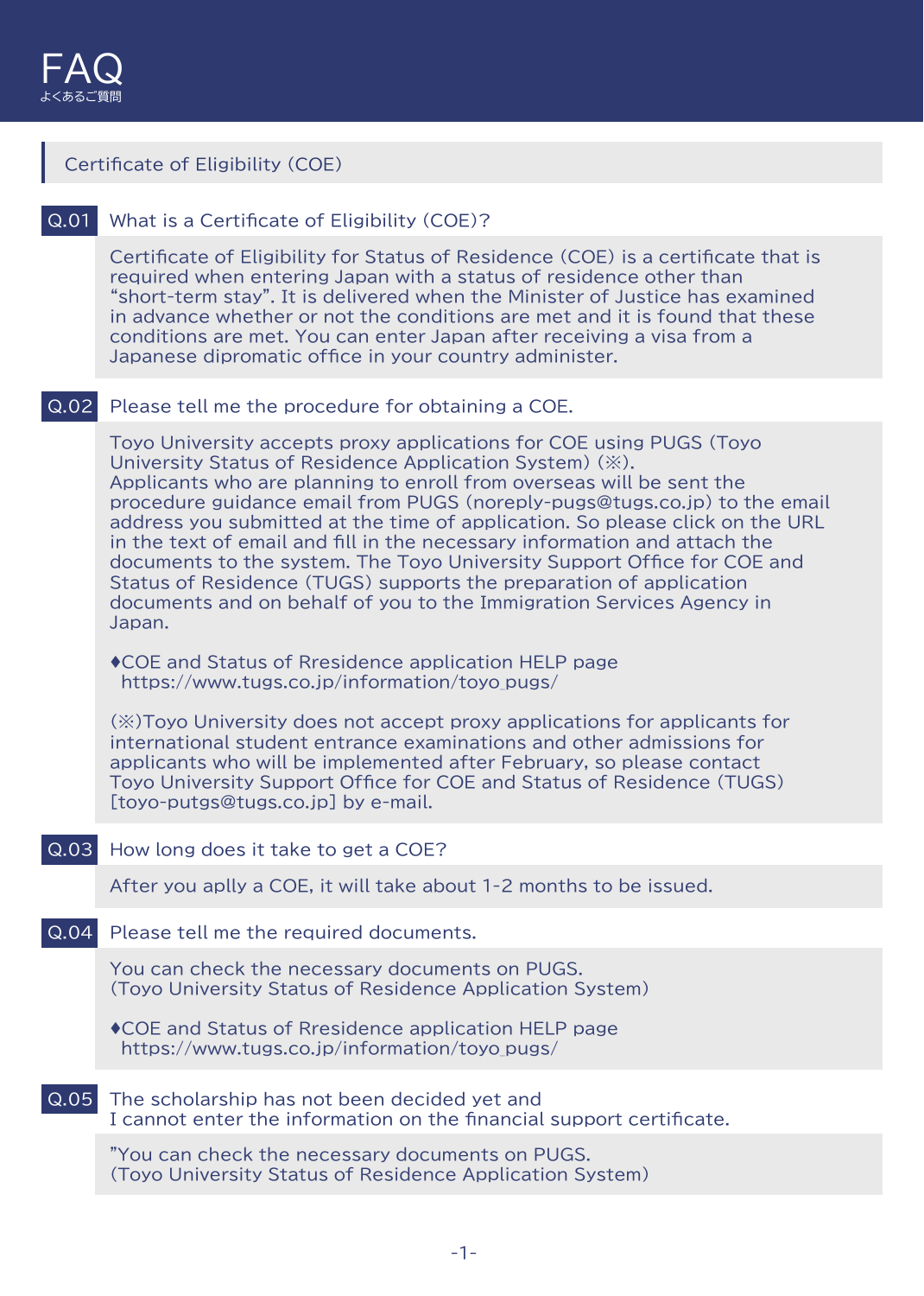| Certificate of Eligibility (COE) |                                                                                                                                                                                                                                                                                                        |  |
|----------------------------------|--------------------------------------------------------------------------------------------------------------------------------------------------------------------------------------------------------------------------------------------------------------------------------------------------------|--|
|                                  | ◆ COE and Status of Rresidence application HELP page<br>https://www.tugs.co.jp/information/toyo_pugs/                                                                                                                                                                                                  |  |
| Q.06                             | We plan to receive multiple scholarships. In that case, how should I fill in?                                                                                                                                                                                                                          |  |
|                                  | Please enter the total amount of the financial support in the column of<br>"Scholarship". You will also need to attach a certificate to be granted of each<br>scholarship.                                                                                                                             |  |
| Q.07                             | I've been to Japan several times as a tourist, so do I need to copy all the<br>pages that have Japan immigration stamps on my passport?                                                                                                                                                                |  |
|                                  | It is enough to submit only the page with stamps entry and exit from Japnan<br>and the your face photo page.                                                                                                                                                                                           |  |
| Q.08                             | I don't know where the Japanese Embassy / Consulate is in my country.                                                                                                                                                                                                                                  |  |
|                                  | Please check the site below.<br>▶https://www.mofa.go.jp/mofaj/annai/zaigai/list/index.html                                                                                                                                                                                                             |  |
| Q.09                             | Where should I send the COE to?                                                                                                                                                                                                                                                                        |  |
|                                  | Please make sure that you receive the COE. In case of returned delivery due<br>to moved or unknown, you will need to apply again. Please note that it may<br>take a month for the documents to be reshipped.                                                                                           |  |
|                                  | Do you know when the COE was issued?                                                                                                                                                                                                                                                                   |  |
|                                  | PUGS (Toyo University Resident Status Application System) will notify you<br>via email and the top screen. Please obtain VISA at a Japanese dipromatic<br>office in your country administer and check it on PUGS.                                                                                      |  |
| $\overline{Q.11}$                | I received a COE. What should I do after this?                                                                                                                                                                                                                                                         |  |
|                                  | Apply for a visa at the Japanese Embassy / Consulate of Japan<br>1.<br>2.<br>Arrange a flight<br>3.<br>Enter Japan with your visa and Certificate of Eligibility for Status of<br>Residence (COE)<br>Present your visa and COE to the immigration inspector<br>4.<br>Residence permit is granted<br>5. |  |
| Q.12                             | What documents do I need to apply for a VISA?                                                                                                                                                                                                                                                          |  |
|                                  | Certificate of Eligibility for Status of Residence (COE)<br>· Passport<br>$\cdot$ Other                                                                                                                                                                                                                |  |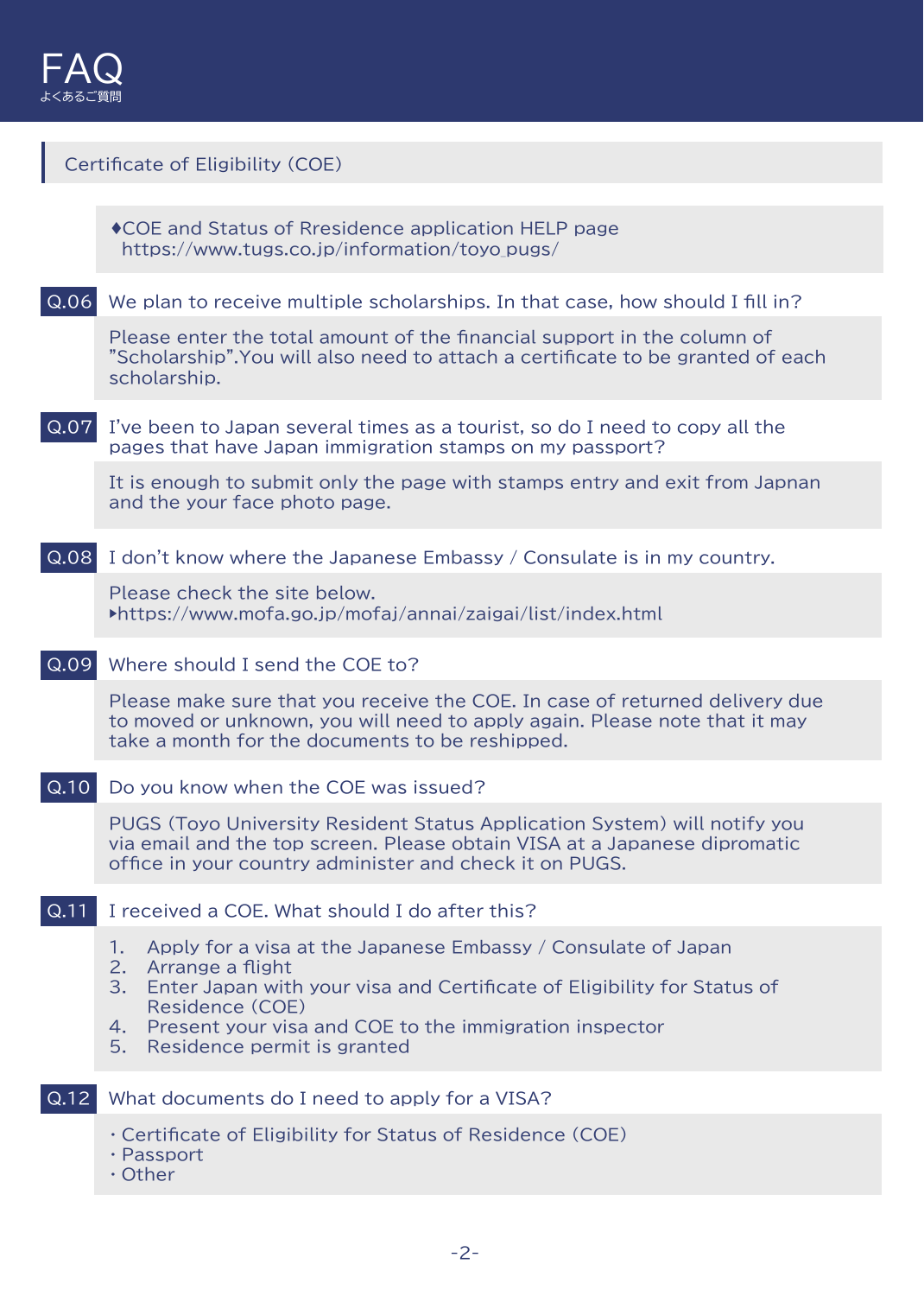

| Certificate of Eligibility (COE) |                                                                                                                                                                                                                                                                                                                                                                                                                               |  |  |
|----------------------------------|-------------------------------------------------------------------------------------------------------------------------------------------------------------------------------------------------------------------------------------------------------------------------------------------------------------------------------------------------------------------------------------------------------------------------------|--|--|
|                                  |                                                                                                                                                                                                                                                                                                                                                                                                                               |  |  |
|                                  | For more details about the required documents for the application, please<br>refer to the HP of the Embassy of Japan or Japanese Consulate General.<br>◆ 外務省ホームページ<br>[Japanese]<br>https://www.mofa.go.jp/mofaj/annai/zaigai/list/index.html<br>[English]<br>https://www.mofa.go.jp/about/emb cons/over/index.html"<br>♦ COE and Status of Rresidence application HELP page<br>https://www.tugs.co.jp/information/toyo_pugs/ |  |  |
| Q.13                             | Should I take the COE to Japan when I receive it?                                                                                                                                                                                                                                                                                                                                                                             |  |  |
|                                  | Please be sure to bring the COE. In principle, all foreigners who intend to<br>enter Japan should come having a valid passport issued by your country's<br>government with a visa issued by the Japanese government.                                                                                                                                                                                                          |  |  |
| Q.14                             | By when do I need to go to Japan after getting a COE?                                                                                                                                                                                                                                                                                                                                                                         |  |  |
|                                  | A COE is valid for 3 months. Please obtain a visa within 3 months from the<br>date of issuing the COE and enter Japan.                                                                                                                                                                                                                                                                                                        |  |  |
| Q.15                             | Is it okay to enter Japan on a different date than when I applied for the COE?                                                                                                                                                                                                                                                                                                                                                |  |  |
|                                  | It's acceptable after issuing a COE.                                                                                                                                                                                                                                                                                                                                                                                          |  |  |
| Q.16                             | Is it okay to enter Japan from a different airport than when I applied for COE?                                                                                                                                                                                                                                                                                                                                               |  |  |
|                                  | Same as above                                                                                                                                                                                                                                                                                                                                                                                                                 |  |  |
| Q.17                             | I haven't received my Certificate of Eligibility (COE),<br>but please tell me the situation.                                                                                                                                                                                                                                                                                                                                  |  |  |
|                                  | We use International Mail for delivering a COE.<br>The delivery status can be traced using the tracking number provided in the<br>email sent from PUGS. (Email subject is [PUGS] Notification of visa<br>application / [PUGS] Visa application notification) Please access to the<br>designated website and track the mail.                                                                                                   |  |  |
| Q.18                             | I have not received a COE. Can I go on a trip?                                                                                                                                                                                                                                                                                                                                                                                |  |  |
|                                  | Please note that the university takes no responsibility in case the visa<br>acquisition is not in time for university admission because of the delay's of a<br>COE acquisition.                                                                                                                                                                                                                                               |  |  |
| Q.19                             | I am coming from a visa exempt country.<br>Can I enter and study abroad without a COE?                                                                                                                                                                                                                                                                                                                                        |  |  |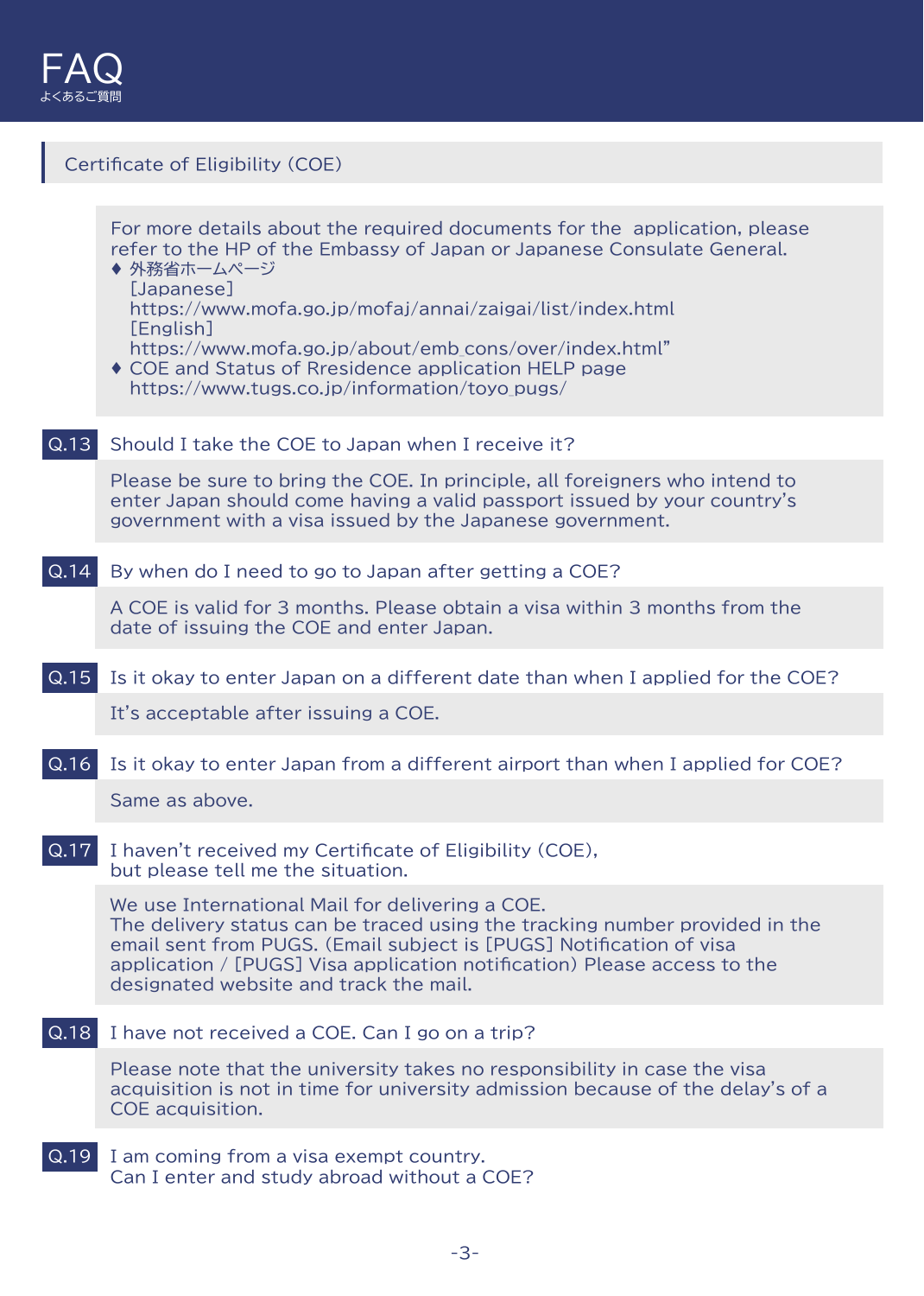# Certificate of Eligibility (COE)

Please make sure to obtain a "Student" status of resitence visa before entering Toyo Univercity. Please note that the university takes no responsibility for any troubles caused by this.

# Q.20 What if I already have a "Study" visa ?

If you already have a ""Student"" status of residence, please apply to extend your period of stay depending on the expiration date of your status of residence. You can apply from 3 months before the expiration date on the residence card, but you will receive an update email from PUGS (Toyo University Resident Status Application System) 2 months before your expiration date at Toyo University. It will be delivered to [@ toyo.jp]. When you receive the email, follow the instructions and proceed to prepare for applying. Students who have been studying at another university with "Student" status of residens or Japanese language school before entering Toyo University are required to submit a "Notification of the Accepting Organization" . Please complete the procedure within 14 days of admission. For more details, please check the Ministry of Justice.

▶http://www.moj.go.jp/nyuukokukanri/kouhou/nyuukokukanri10\_00014.html

#### Q.21 What should I do if I already have a visa for "resident", "family stay", etc.?

If you have a residence status such as ""resident "" or ""family stay"", you can enroll or study at Toyo University. In that case, no special procedure is required, however, if you wish to use various support systems such as tuition reductions and scholarships for international students, you must have a "Student" status of residence visa. If you wish to apply these systems, you need to change your visa as a ""Student"" status of residence. In this case, please apply from PUGS (Toyo University Resident Status Application System). For more information, please refer to the document "Guide to apply Application for Extention of Period of Stay from the PUGS system" attached to the following site. For other required documents, please refer to FAQ23.

♦ Residence status HELP page https://www.tugs.co.jp/information/toyo\_pugs/"

# Q.22 What if I already have a "Temporary Stay" visa?

Students enrolling in Toyo University must have a "Student" status of residence. It is not possible to enroll at the University with a "Temporary Visitor" status. If you are currently in Japan for a "Temporary Visitor", apply for a Certificate of Eligibility for Residence Status (COE). In principle, you have to leave the country once, and receive a visa at a Japanese diplomatic office in your country administer. Then you can re-enter Japan. If you wish to proxy application for COE, please contact the Toyo University Resident Status Support Office (toyo-putgs@tugs.co.jp) by email.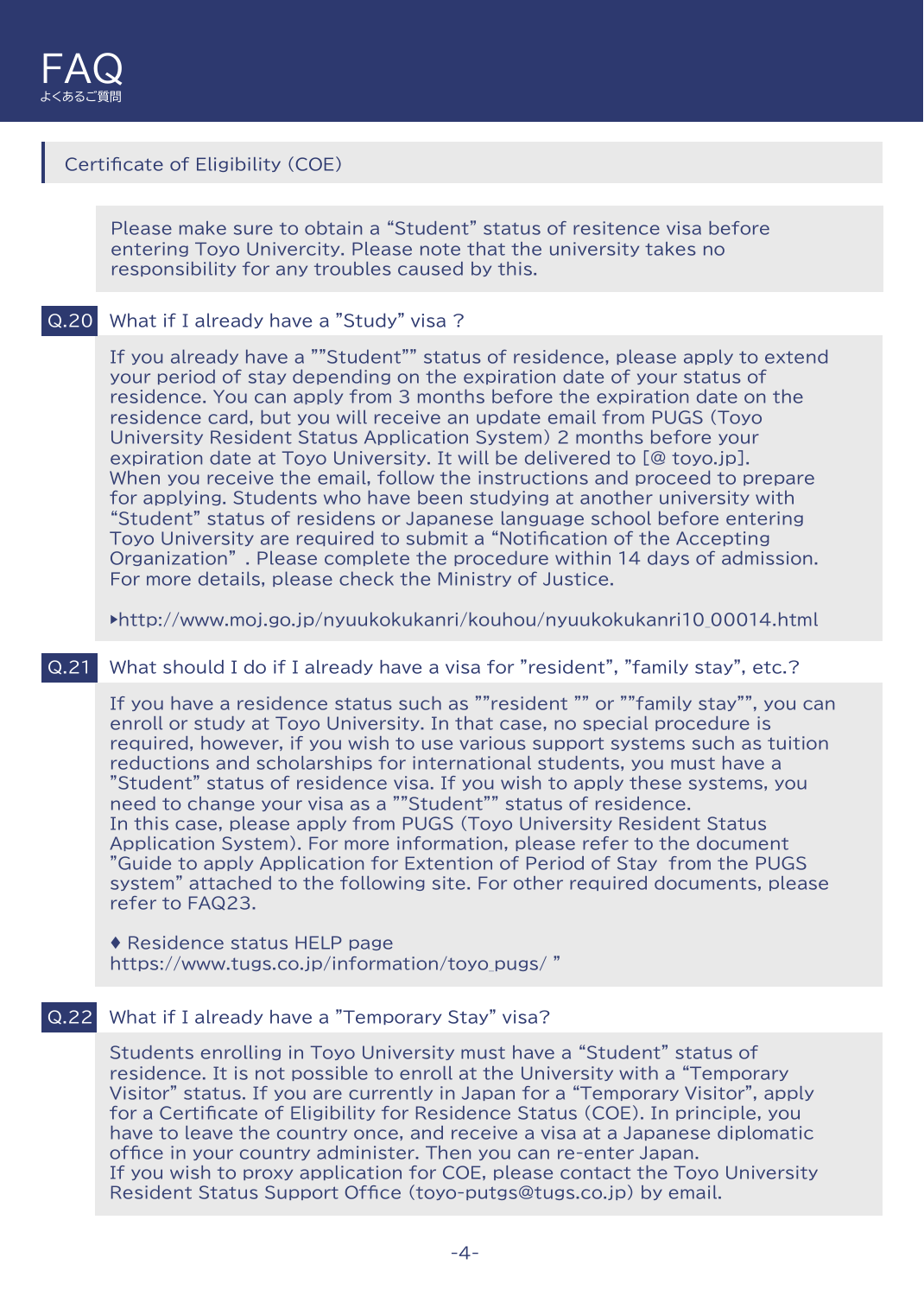### Certificate of Eligibility (COE)

Q.23 I currently have a status of residence other than ""Student"", but I would like to change to a "Student" visa. What should I do.

To change to a "Student" status of residence, please apply to change your status of residence (See the FAQ21 for application procedure). At that time, please prepare the following documents.

- ・ A copy of your passport (a page with your face photo and with stamps entry and exit from Japnan)
- ・ Double-sided copy of your current residence card
- ・ Documents (Certificate of your bank deposit balance) certifying payment ability of expenses while you are at Toyo University
- ・ Documents proving Japanese language ability (i.f. certification such as JLPT)"
- Q.24 I will come to Japan with my family. Are there any documents other than the visa and COE required when entering the country?

If you are going to enter Japan with your family at the same time, please bring one of the following document (English / Japanese translation). It will neccessary for the ward office procedures.

- ・ 1 marriage certificate acceptance certificate
- ・ 1 marriage certificate (copy)
- ・ 1 birth certification (copy)
- ・ Documents based on the above
- Q.25 I will come to Japan with my family. Are there any documents other than the visa and COE required when entering the country?

If you are going to enter Japan with your family at the same time, please bring one of the following document (English / Japanese translation). It will neccessary for the ward office procedures.

- ・ 1 marriage certificate acceptance certificate
- ・ 1 marriage certificate (copy)
- $\cdot$  1 birth certification (copy)
- ・ Documents based on the above
- Q.26 I am currently attending a Japanese language school, but due to my private reasons, I decided to drop out of the school and return to my home country. How do I get a visa to continue studying at university after this?

If you do not study abroad for more than 3 months, please apply for COE (Certificate of Eligibility for Status of Residence).

#### 資格外活動の許可

Q.27 I am in Japan with a "Tourist" visa. Is it okay if I go to the Immigration Bureau and apply for a Certificate of Eligibility for Status of Residence (COE)?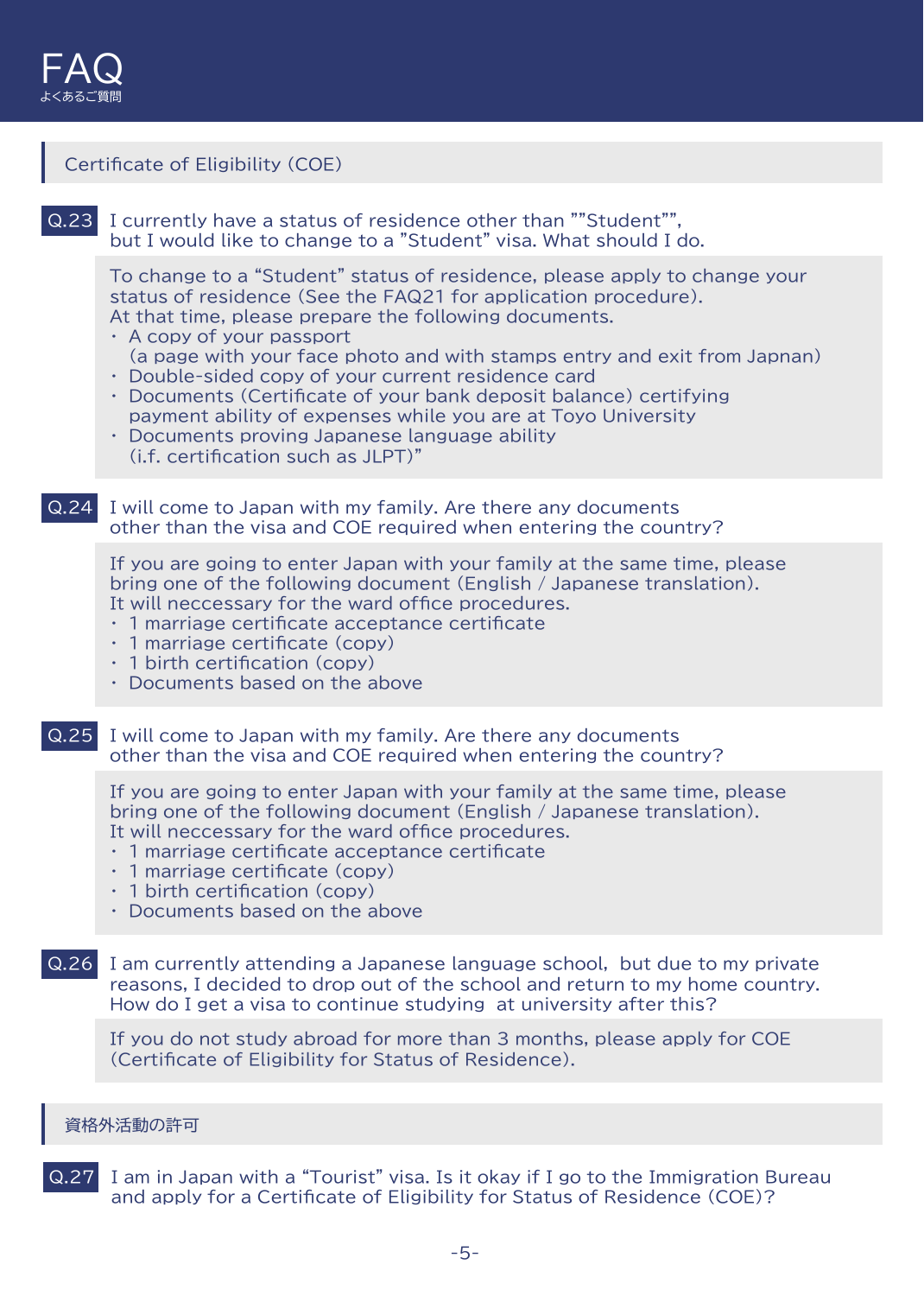### 資格外活動の許可

It is no problem, however, you can only issue a visa at the Embassy of Japan or Japanese Consulate General in your home country. After you receive the COE, once you have to go out Japan and must apply for a visa. Then you can re-enter Japan.

Currently, it may be difficult to return home due to coronavirus. In that case, please submit a "statement of reasons" together at the time of application. In addition, if you want to change to a temporary visitor status, please contact Toyo University Status of Residence Support Office in advance.

#### Q.28 I would like to work part-time. Do international students need special procedures?

In principle, those who are staying in Japan with the "Student" status of resident as a international students are not allowed to work. In order to start part-time jobs, you need to apply and obtain a permission to engage in activity other than that permitted under the status of regidence previously granted from the Immigration Services Agency.

### Q.29 What is a non-qualification activity permit?

Those who have a "Student" status of residence can usually work part-time up to 28 hours per week. An application for permission for activities such as part-time work is called "Permission to engage in activity other than that permitted under the status of regidence previously granted" . Before starting a part-time job, it is necessary to apply directly to the Immigration Services Agency to apply for it. Once you receive the permittion, the approval continue until the expiration of your period of stay.

#### Q.30 When I enter Japan,

can I apply for a permit activity permit at the port of entry and departure?

We will be able to apply for permission for non-qualified activities at ports of entry and departure for anyone who meets any of the following: ・ New immigrants

- ※Those who have entered Japan with a reentry permition are not eligible.
- ・ Those for whom the ""Student"" status of residence has been decided ※Those who have decided the ""3 months"" status of residence are not included.

For more details, please check Ministry of Justice site below. ▶http://www.moj.go.jp/ONLINE/IMMIGRATION/16-8.htm 「資格外活動許可申請」→「申請書様式」 →「※新規で入国する学生はこちら 【EXCEL】」

#### Q.31 How long can I work with a non-qualification activity permit?

Within 28 hours per week

※ During long holidays (spring, summer, winter), up to 8 hours per day ※If you work part-time beyond the time limitation, you will be punished such as diportation, fined, or imprisoned. Please be sure to follow the rules.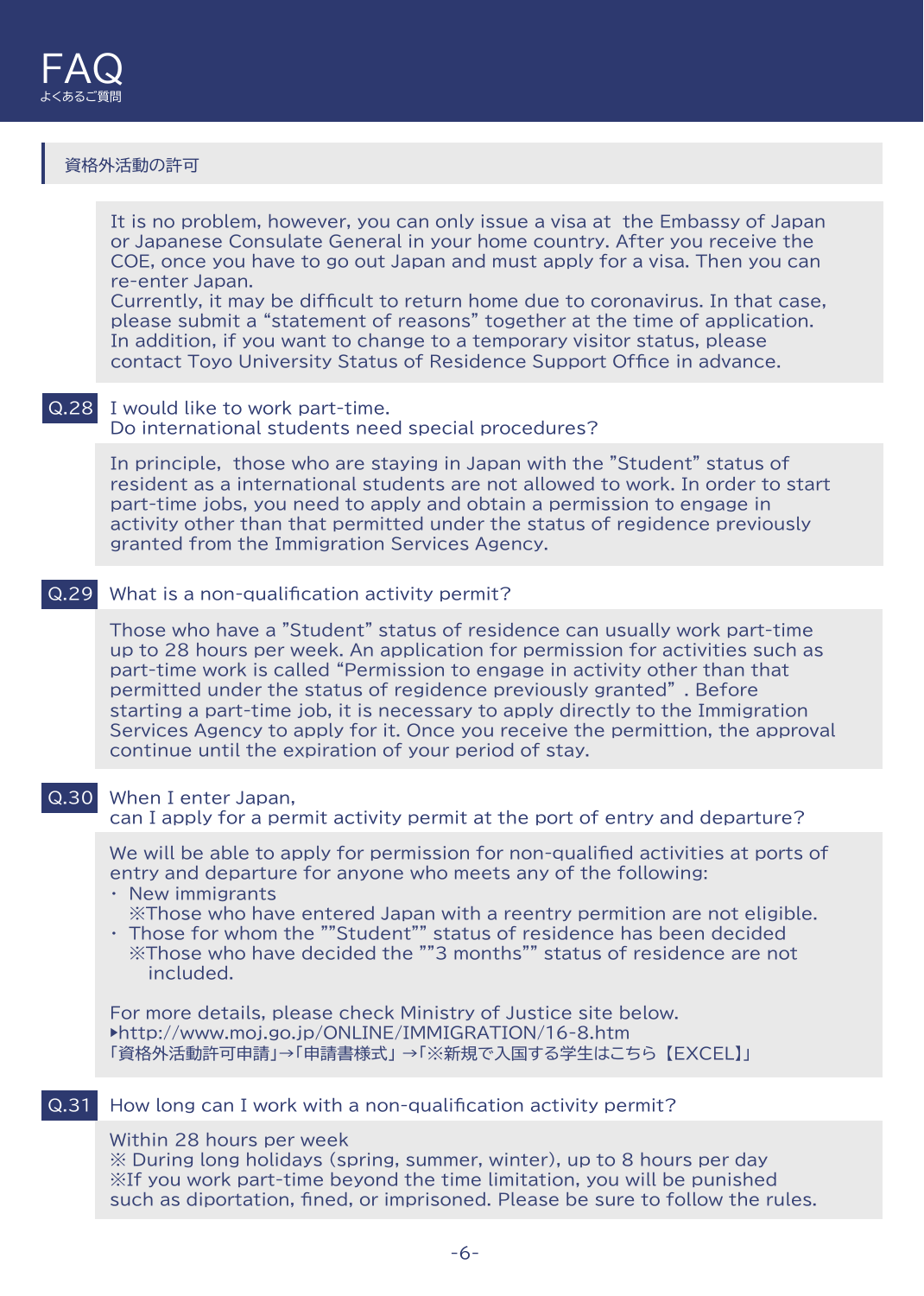#### 資格外活動の許可

# Q.32 How do I apply for an activity permit for non-qualification activities?

If you are applying it for the first time after entering Japan, enter the necessary information in PUGS (Toyo University Status of Residence Application System) and apply from the top screen. For more imformation, please refer to the document "How to apply for permission to renew your period of stay in the PUGS system" attached to the following site. For other required documents, please refer to FAQ23.

♦ Toyo University Status of Residence HELP page https://www.tugs.co.jp/information/toyo\_pugs/

Students who apply a application for permission to engage in activity other than thtat permitted under the status of regidence previously granted when renewing their status of residence, we will hand out the application form together with the application for extend your period of stay.

# Q.33 Where can I have a part-time job?

Under the Law on Control and Improvement of Amusement Businesses (Amusement Businesses Law), part-time work in the amusement business or in a place where amusement-related business is carried out is prohibited such as the adult enterteinment establishment, pachinko parlors, mahjong stores, arcades, cabarets, snacks and bars.

For details, please refer to p.36 of "Guide for International Students" . [Japanese] https://www.toyo.ac.jp/ja-JP/international-exchange/international/guide/ [English]

https://www.toyo.ac.jp/en/international-exchange/international/guide/

# Q.34 I got a permit other than my qualification.

Is there a type of part-time job you should not do?

Same as above.

#### Q.35 What is illegal work?

The following are considered to be illegal employment.

(1) Income-earning activities undertaken by foreign nationals without a legitimate status of residence, such as those who have illegally entered/landed in Japan and those who have remained in the country illegally beyond their authorized period of stay

(2) Activities related to the management of business involving income or activities for which the individual receives reward that are undertaken without permission outside the status of residence, even where the foreign national concerned holds a legitimate status of residence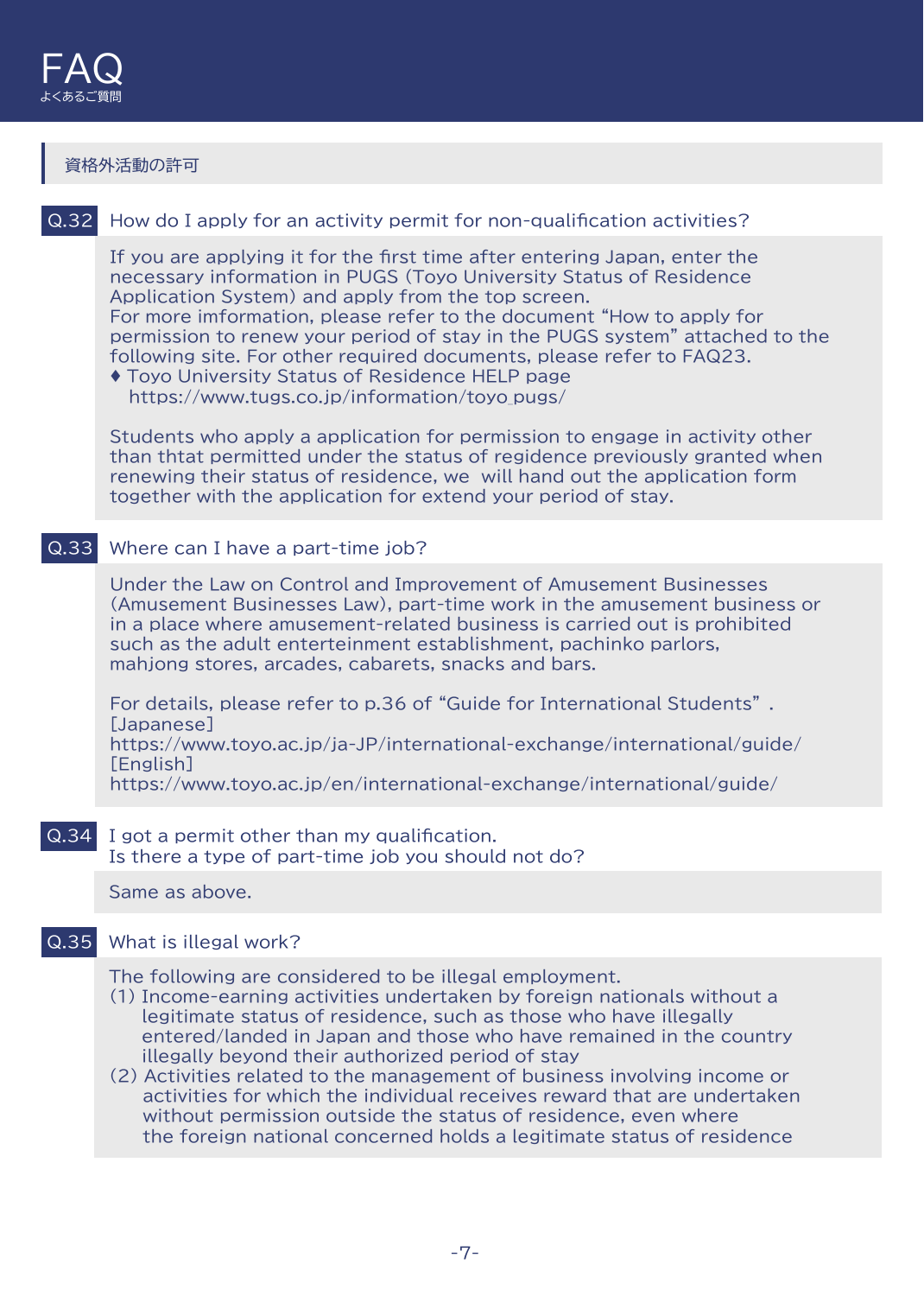# 資格外活動の許可

| Q.36 | I would like to work as a lecture assistant at a university.<br>Is it necessary to obtain permission for activities outside of my qualifications?                                                                                                                                                                                                                                                                                                                                                                                                                                                                                                                                                                                                                                                                                                                                                                                                                                                                                                                           |
|------|-----------------------------------------------------------------------------------------------------------------------------------------------------------------------------------------------------------------------------------------------------------------------------------------------------------------------------------------------------------------------------------------------------------------------------------------------------------------------------------------------------------------------------------------------------------------------------------------------------------------------------------------------------------------------------------------------------------------------------------------------------------------------------------------------------------------------------------------------------------------------------------------------------------------------------------------------------------------------------------------------------------------------------------------------------------------------------|
|      | Permission to engage in an activity other than that permitted under the<br>status of residence is not required for the following duties that assist in<br>education or research to receive compensation based on a contract with<br><b>Toyo University.</b><br>$\cdot$ Teaching Assistant (TA), Student Assistant (SA) or as an employee of this<br>university employed on a daily basis (short-term)<br>Duties undertaken at this university for which the individual receives a<br>$\bullet$<br>monetary reward, including fees for assisting with experiments, collating<br>materials, proofreading and correcting manuscripts, translation,<br>interpreting, and serving as a tutor (supporter)<br>• Serving as a guest teacher at an elementary or junior high school, etc. in<br>response to a request received via this university<br>* Please inquire below for other services.<br>◆ Toyo University Resident Status Support Office<br>(Toyo University Global Services Co., Ltd.)<br>Place: Hakusan Campus Building No.8, 2nd floor<br>Email: toyo-pugs@tugs.co.jp |
| Q.37 | Can I work part-time while on leave of absence?                                                                                                                                                                                                                                                                                                                                                                                                                                                                                                                                                                                                                                                                                                                                                                                                                                                                                                                                                                                                                             |
|      | It is not permitted to work part-time while you are on leave of absence, even<br>if you have obtained a permission to engage in activity other than that<br>permitted under status of regidence previously granted.                                                                                                                                                                                                                                                                                                                                                                                                                                                                                                                                                                                                                                                                                                                                                                                                                                                         |
| Q.38 | How do I find a part-time job?                                                                                                                                                                                                                                                                                                                                                                                                                                                                                                                                                                                                                                                                                                                                                                                                                                                                                                                                                                                                                                              |
|      | Toyo University introduces part-time jobs on the" Toyo University part-time<br>job introduction system (http://www.aines.net/toyo/)". For information on<br>how to use the system, please refer to pages 13-14 of the "Guide for<br>International Students"                                                                                                                                                                                                                                                                                                                                                                                                                                                                                                                                                                                                                                                                                                                                                                                                                 |
|      | [Japanese]<br>https://www.toyo.ac.jp/ja-JP/international-exchange/international/guide/<br>[English]<br>https://www.toyo.ac.jp/en/international-exchange/international/guide/                                                                                                                                                                                                                                                                                                                                                                                                                                                                                                                                                                                                                                                                                                                                                                                                                                                                                                |
|      | You can also search part-time at the public employment security offices.<br>The offices are also available in English, but reservations need to be made<br>in advance.                                                                                                                                                                                                                                                                                                                                                                                                                                                                                                                                                                                                                                                                                                                                                                                                                                                                                                      |
| Q.39 | Is it possible to apply for an activity permit outside the status of qualification<br>even if the part-time job destination has not been decided?                                                                                                                                                                                                                                                                                                                                                                                                                                                                                                                                                                                                                                                                                                                                                                                                                                                                                                                           |
|      |                                                                                                                                                                                                                                                                                                                                                                                                                                                                                                                                                                                                                                                                                                                                                                                                                                                                                                                                                                                                                                                                             |

You can apply. Please write "Undecided" for "12. Other activity to engage in" and "13. Place of employment" in the application form.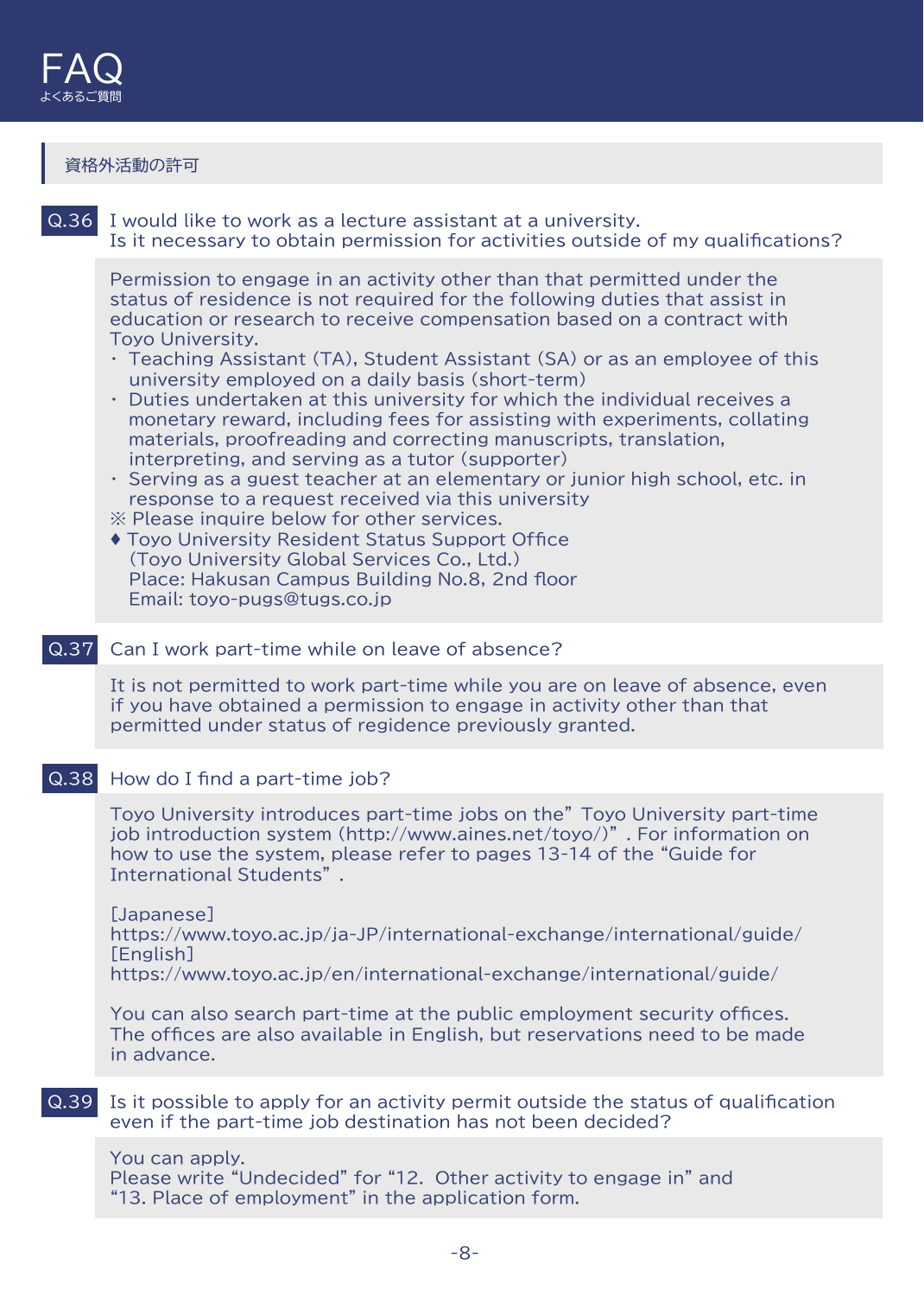

# Extension of Period of Stay Q.40 I want to renew my period of stay, what should I do? I will send you email from PUGS (noreply-pugs@tugs.co.jp) to Toyo University (@ toyo.jp) 2 months before your expiration date. Please log in and enter your information. Please update the application form after 1st day of next month at personnel in each campus, and then go to the Immigration Services Agancy and complete the procedures by yourself. For details, please refer to p.32-33 of "Guide for International Students" . [Japanese] https://www.toyo.ac.jp/ja-JP/international-exchange/international/guide/ [English] https://www.toyo.ac.jp/en/international-exchange/international/guide/ Due to coronavirus infection, however, it will be mailed to your home address entered in PUGS during the period of enrollment. Q.41 When can I start the procedure to renew my period of stay? This procedure is accepted from 3 months before the expiration of the period of stay, but please see FAQ40 for the flow of procedures for renewing your period of stay at Toyo University. Q.42 Please tell me the documents required to renew your period of stay. The documents required to extend your period of stay are as follows. ① and ② will be created and distributed by PUGS (Toyo University Resident Status Application System), but please prepare other documents by yourself. ① Application for extend your period of stay (5 sheets) ② Application form for permission to engage in activity other than that permitted under the status of regidence previuously granted (1 sheet) ③ Certificate of enrollment ④ Transcripts ⑤ Document certifying the foreign national's ability to pay all the expenses during your stay in Japan ⑥ passport ⑦ Residence card ⑧ Student ID ⑨ 1 photo (3cm x 4cm) For details, please refer to p.32-33 of "Guide for International Students" . [Japanese] https://www.toyo.ac.jp/ja-JP/international-exchange/international/guide/ [English] https://www.toyo.ac.jp/en/international-exchange/international/guide/

Q.43 I entered a Japanese language school (other university) and want to renew my residence immediately. What should I do with the transcript?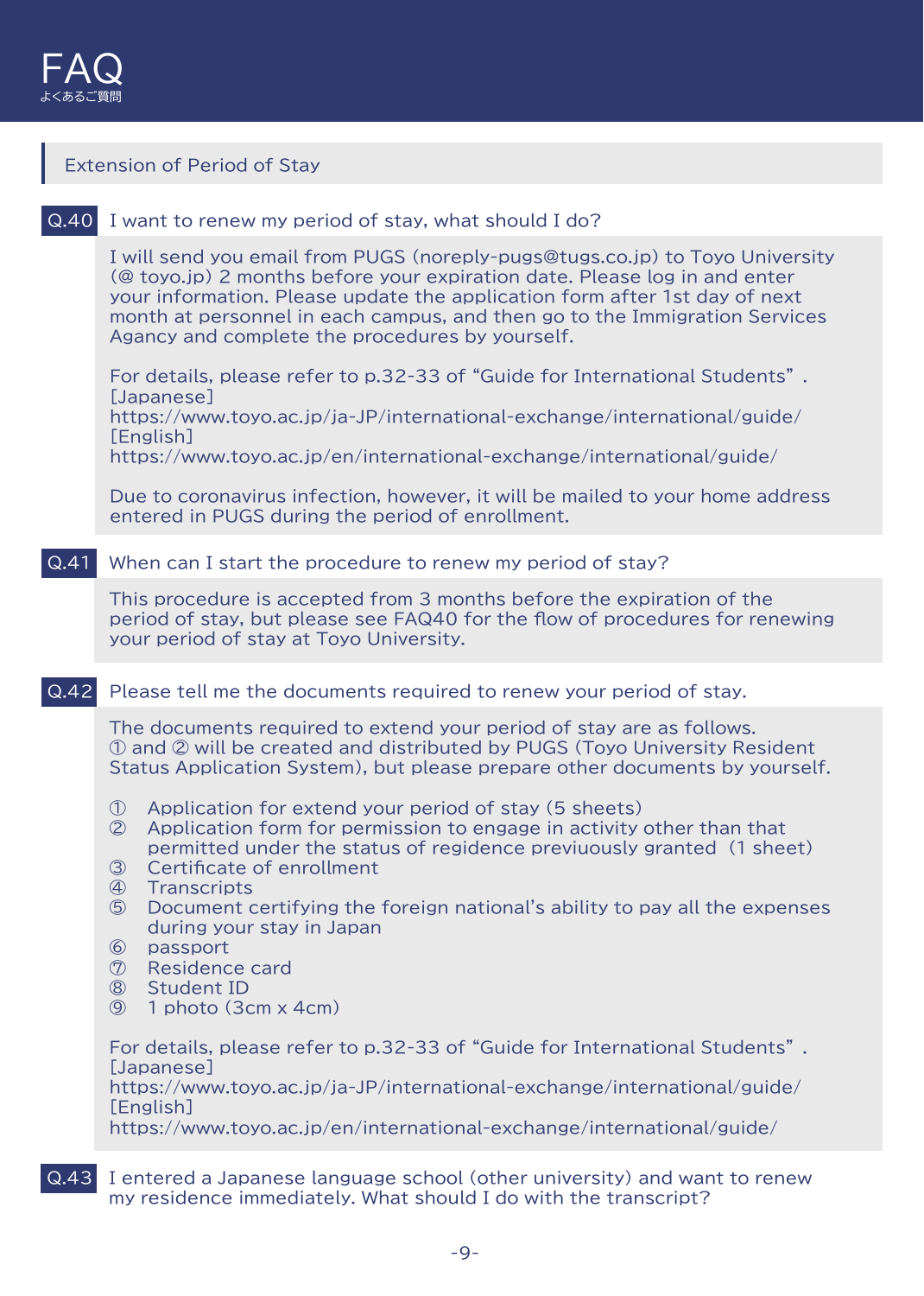

# Extension of Period of Stay

Please request transcripts of last semester from a Japanese language school (or other university). You will also need a diploma and attendance certificate.

Q.44 I am an international student, but I need a certificate of enrollment to renew my period of stay. Where can I get it published?

Please confirm the procedure on Toyo University website. https://www.toyo.ac.jp/ja-JP/academics/student-support/request/certificat e01/

- Q.45 I need a transcript to update my period of stay, but I cannot issue it. Can you issue a replacement?
	- A: Academic Perfprmance Statement for doctoral student
	- B: Research Activity Statement for research student, degree student who used to be a research student in the previous semester, degree student who used to be a research student in the past and never submitted research activity statement before
- Q.46 I am a researcher, but I need a certificate of enrollment in order to renew my period of stay. Where can I get a certificate of enrollment?

Please apply to the general affairs division of Toyo University.

Q.47 I am an international student, but I need a certificate of enrollment to renew my period of stay. Where can I get it published?

Please confirm the procedure on Toyo University website. https://www.toyo.ac.jp/ja-JP/academics/student-support/request/certificat e01/

Q.48 Will the regional immigration bureau, etc. keep my passport while my application to extend my period of stay is being considered? If I' m permitted to keep my passport while they are considering the application, may I go overseas during this time?

The regional immigration bureau, etc. will not keep your passport while your application to extend your period of stay is being considered. You may leave and re-enter the country based on your re-entry permit (including special re-entry permits) while your application to extend your period of stay is being considered. However, if you leave the country based on your re-entry permit (including special re-entry permits) after applying to extend your period of stay and return to the country between the expiry of your period of stay and no more than two months after that date, you will need to undergo a disposition concerning your application to extend your period of stay.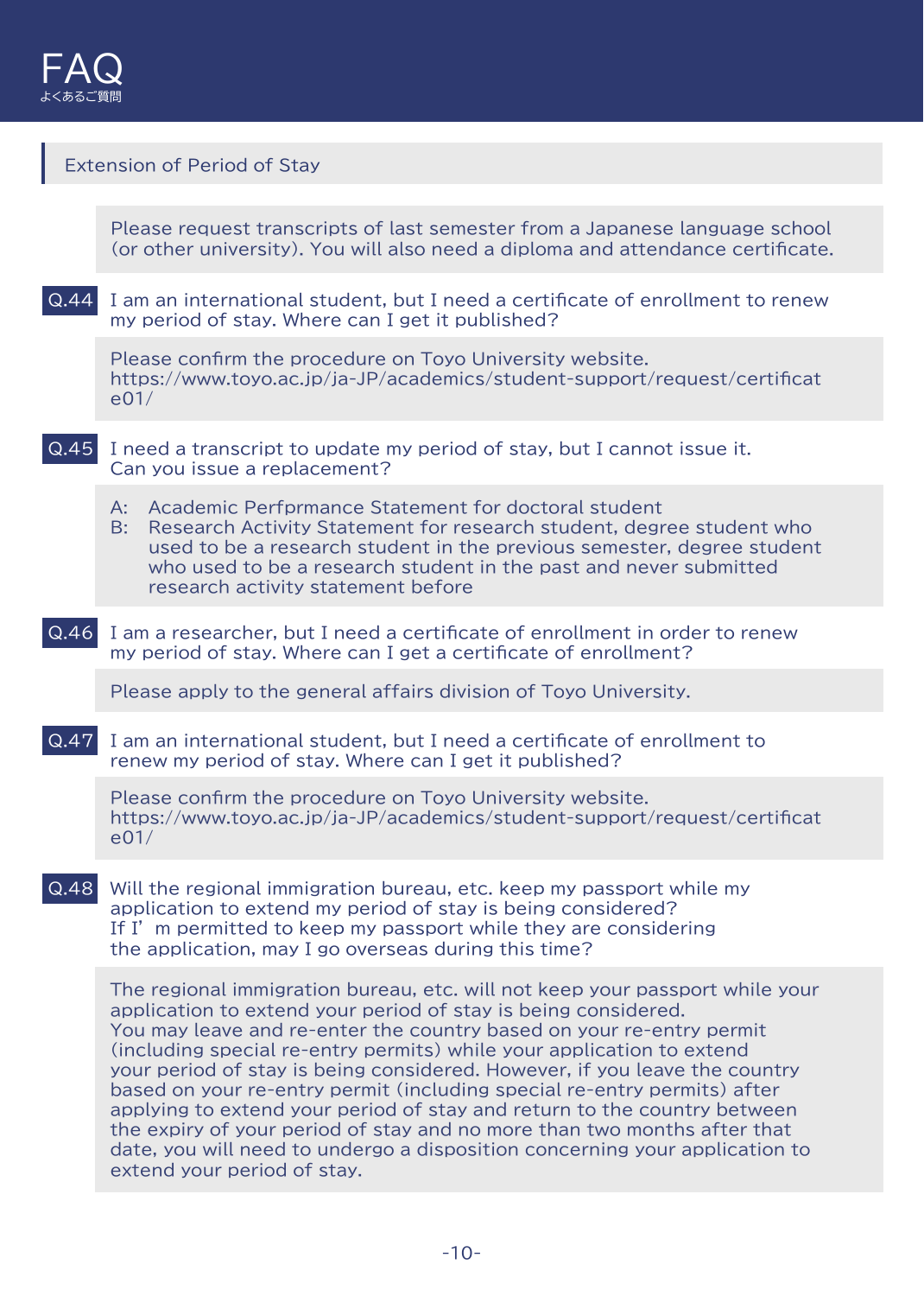

|      | <b>Extension of Period of Stay</b>                                                                                                                                                                                                                                                                                                                                                                                                                                                                                                                                                                                                                                                                                                                                               |
|------|----------------------------------------------------------------------------------------------------------------------------------------------------------------------------------------------------------------------------------------------------------------------------------------------------------------------------------------------------------------------------------------------------------------------------------------------------------------------------------------------------------------------------------------------------------------------------------------------------------------------------------------------------------------------------------------------------------------------------------------------------------------------------------|
| Q.49 | How soon will a new residence card be issued after the procedure<br>for renewing the period of stay?                                                                                                                                                                                                                                                                                                                                                                                                                                                                                                                                                                                                                                                                             |
|      | It takes about 2 weeks to 1 month.                                                                                                                                                                                                                                                                                                                                                                                                                                                                                                                                                                                                                                                                                                                                               |
| Q.50 | I attended a language school after coming to Japan, but now I am enrolling<br>at a university. Do I need to submit some kind of notification to the<br>immigration bureau? (Accepting organization)"                                                                                                                                                                                                                                                                                                                                                                                                                                                                                                                                                                             |
|      | Students who belonged to a university, Japanese language school<br>as the "Study" status of residence before entering Toyo University are<br>required to submit "Notification of the accepting organization".<br>Please complete the procedure within 14 days of admission.<br>For more details, please check the website of the Ministry of Justice.<br>$\blacktriangleright$ http://www.moj.go.jp/nyuukokukanri/kouhou/nyuukokukanri10 00014.html<br>*Applicable format: type[A] or [B]<br>[A] if you are already submitting "(2) Left the organization"<br>$\rightarrow$ Submit " (3) Transfer to a new organization"<br>[B] If you have not submitted " (2) Left the organization" yet<br>$\rightarrow$ Submit "(4)Left the organization and transfer to a new organization" |
| Q.51 | Should I always carry my residence card with me?                                                                                                                                                                                                                                                                                                                                                                                                                                                                                                                                                                                                                                                                                                                                 |
|      | Individuals who have a residence card must carry it at all times.<br>However, this means that you are exempt from the previous requirement to<br>carry your passport at all times.<br>The residence card fits neatly into your wallet. Please note that breaches of<br>the requirement to carry the card are punishable with a fine of no more than<br>¥200,000.<br>If you still have an Alien Registration Card, please continue to carry it at all<br>times, as before.                                                                                                                                                                                                                                                                                                        |

Foreign nationals under the age of 16 and special permanent residents are exempt from the requirement to carry a residence card/Alien Registration Card/special permanent resident certificate/passport.

# Designated Activities

Q.52 I'm graduating from university, but I haven't decided where to work. I want to continue job hunting. Can I still have the status of residence as "Student"?

International students who have graduated from/ completed an undergraduate or graduate school degree program and wish to continue looking for a job after graduation/completion as they were unable to find employment while still enrolled at university must change their status of residence to " Designated Activities for Job-seeking Activities" , because it is unable to continue job hunting while retaining the status of "student" . So be sure to change your status of residence.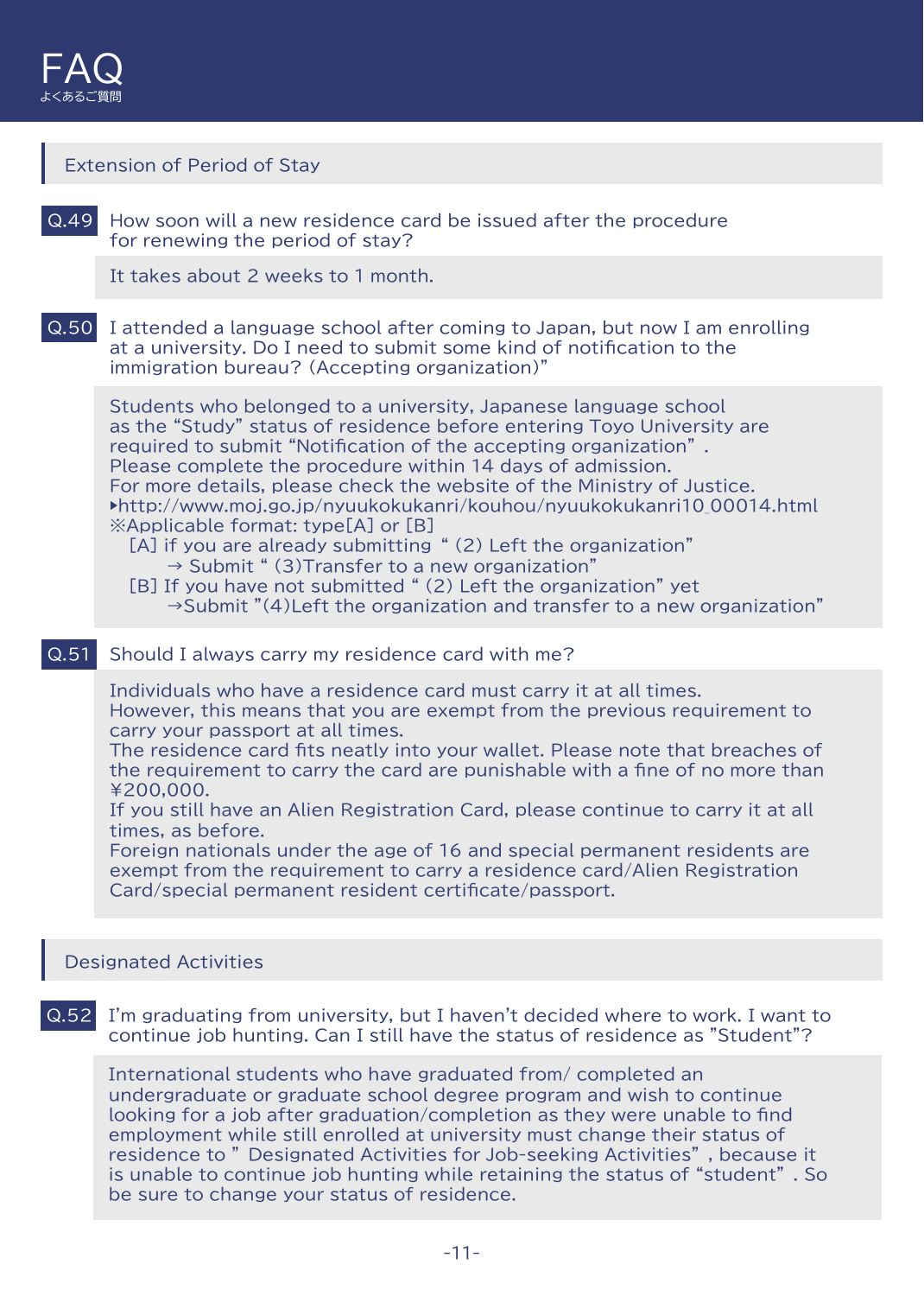# Designated Activities

※Auditing students, undergraduate students, and research students are not eligible for this status. Please note that individuals who completed a doctoral program without receiving a degree may not use this system to change their status of residence to " Designated Activities" .

#### Q.53 What is required to change the status of residence to "the Designated Activities for Job-seeking Activities status of residence " ?

A university recommendation letter is required to apply for "the Designated Activities for Job-seeking Activities status of residence" . First, if you would like to issue a recommendation letter, please send an e-mail to the Residence Status Support office (toyo-pugs@tugs.co.jp). At that time, please send the data of the following documents.

- ① Student ID
- ② Residence card
- ③ Materials for job hunting
- ④ Expected graduation certificate or graduation certificate
- ⑤ Documents for financial support

If you confirm the documents and get permission to issue a recommendation from the university, we will contact you by e-mail, so please enter the information necessary for changing the qualification for specific activities in PUGS (Toyo University Status of Residence Application System). Please apply for the request for ""Degignated Activities"" from the top screen. The recommendation letter and application documents will be distributed together.

For details, please refer to p.41-42 of "Guide for International Students" . [English]

https://www.toyo.ac.jp/en/international-exchange/international/guide/

#### Q.54 How long can you stay in Japan with the status of residence of "the Designated Activities for Job-seeking Activities status of residence "?

You may stay in Japan for 6 months, but if you apply to extend your period of stay further, you may remain for up to a year.

※If you wish to apply for an extension to your period of stay after the initial 6 month period, you will need to go through the same procedures and submit the same documents again. You are advised to keep a record of your job-seeking activities, which is necessary for the university to issue a letter of recommendation.

In addition, if you are eligible for an employment support project (internship) implemented by a local government, you may retain further 1 year (2 years in total).

### Q.55 Is it okay to work part-time after changing my status of residence to "the Designated Activities for Job-seeking Activities status of residence "?

If you permitted "change your status of residence" when you change from "Student" status of residence to "the Designated Activities for Job-seeking Activities status of residence ", you can work part-time if you are approved.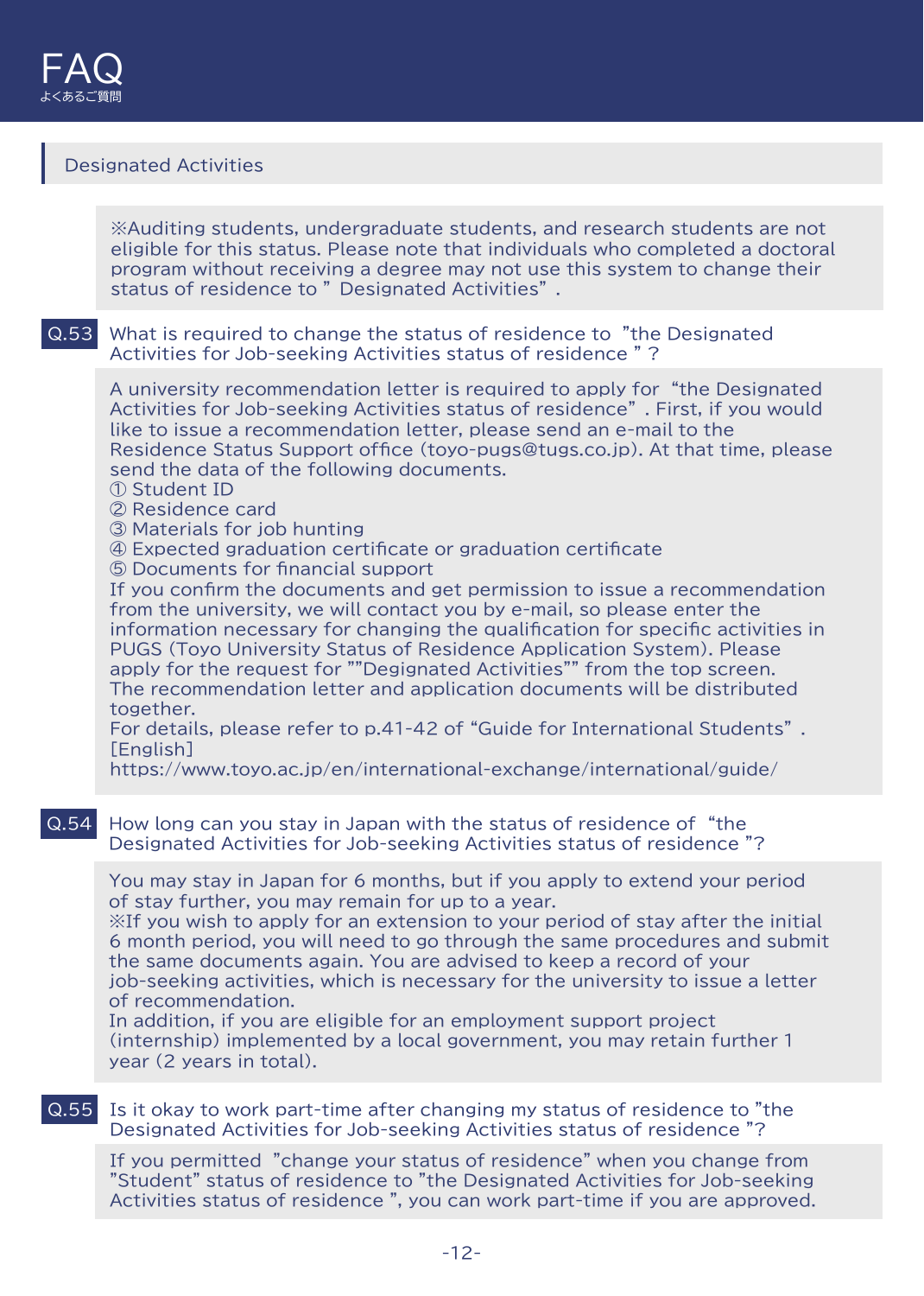# Designated Activities

Q.56 An international student who graduated from university at the end of March of this year and was conducting job hunting with the status of residence of "the Designated Activities for Job-seeking Activities status of residence ". I got a job, but I will join the company in April next year. Is it ok to keep the status of residence as "the Designated Activities for Job-seeking Activities status of residence "?

Individuals who have obtained a job offer as a result of looking for a job while holding the Designated Activities for Job-seeking Activities status of residence and will start their job in the following fiscal year must change their status of residence to Designated Activities with a Job Offer until they start their job.

This procedure is not possible at the university, so please apply it by yourself.

#### Q.57 I am planning to bring my family to Japan and live together. What kind of procedure is required?

If you wish to invite your family to stay with you, it is advised to bring your family once you have become accustomed to life in Japan and find a place for them to live. Be sure to obtain the consent of your academic advisor before you come as a couple or family. If they will stay more than 90 days, please obtain a "Certificate of Eligibility for Status of Residence (COE)" for your family from the Immigration Service Agency.

Please mail the issued certificate to your family in your home country. Family members can obtain a ""family stay"" visa smoothly by performing this procedure at a Japanese embassy or consulate abroad with this certificate. The certificate is valid for 3 months, so your family member must enter the country within that period.

In addition, after a family member who has a residence status of "Family Stay" comes to Japan, it is necessary to go through the procedures at the municipal office where the residence is located. Please prepare the original marriage certificate and birth certificate and the Japanese translation in advance.

### Q.58 A child was born. Is it necessary to submit a birth notification to the Immigration Seervice Agency?

If the child that has been born will stay in Japan for more than 60 days, you must obtain a status of residence for that child. Please take the child' s birth certificate or certificate of acceptance of birth notification to the Immigration Services Agency to apply for a status of residence within 30 days of the birth.

#### Q.59 A child was born. Is birth notification required at the ward office?

Within 14 days from the date of birth of your child, please submit a birth notification at the district, town, or village office where you live. A birth certificate (made by a doctor) and "Boshi-techo(a mother and child health handbook)" are required for the procedure.